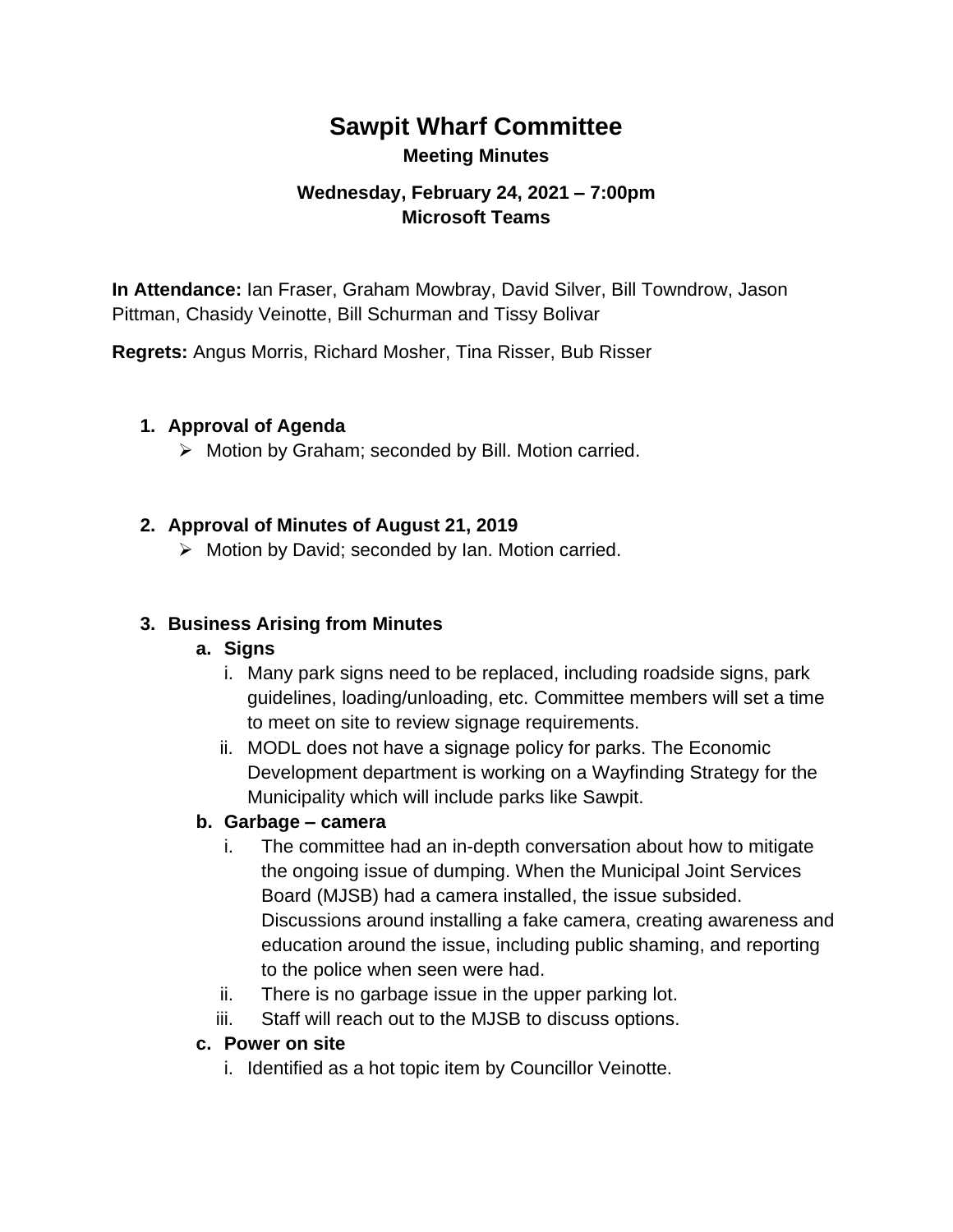- ii. Conversations around requirement needs varied from 2 plugs on the existing pole to run extension cords to an increased service 30-50AMP, 4 plugs/services at 220/120V.
- iii. There is currently a power source on the pole but was turned off due to liability/safety concerns, i.e., running extension cords along wharf.
- iv. The committee identified that the existing power pole needs to be replaced. There are birds living in the pole/rot.
- v. The vision/purpose of the park was discussed to guide the future development opportunities, including power needs.

### **d. Ladder for front of wharf**

i. The committee feels a ladder on the front of the wharf is needed.

## **e. Channel Markers**

i. The committee had a conversation around their role on this matter. Having no jurisdiction of the waterways, the committee could act as an advocate for better markings. There are 40 moorings in the harbour. It was identified that with an increase in park facilities, it will lead to an increase of boat traffic. The committee has decided to put this concern on pause.

## **f. Mowing – side hill**

- i. This item has been identified as a regular maintenance item now.
- ii. Councillor Veinotte has a meeting scheduled with Glen Strang, Regional Manager for TIR, to discuss regular maintenance of brush cutting to improve sightlines when leaving the parking lot.

## **4. Committee Roles**

## **a. Review Terms of Reference (TOR)**

i. Conversation arose around committee members terms. The TOR indicate members term are effective January, however current members terms are based on the date they were appointed.

## **b. Appointment of Chair**

i. In accordance with the Terms of Reference, Tissy called for nominations for the position of Chair. David Silver was the only member nominated. David accepted the nomination of Chair and was appointed to the position of Chair.

# **5. Budget Considerations**

**a.** The following items were identified as potential park enhancements to be considered for the budget. It was also brought to light the need of a community plan for the park to guide the future of the park.